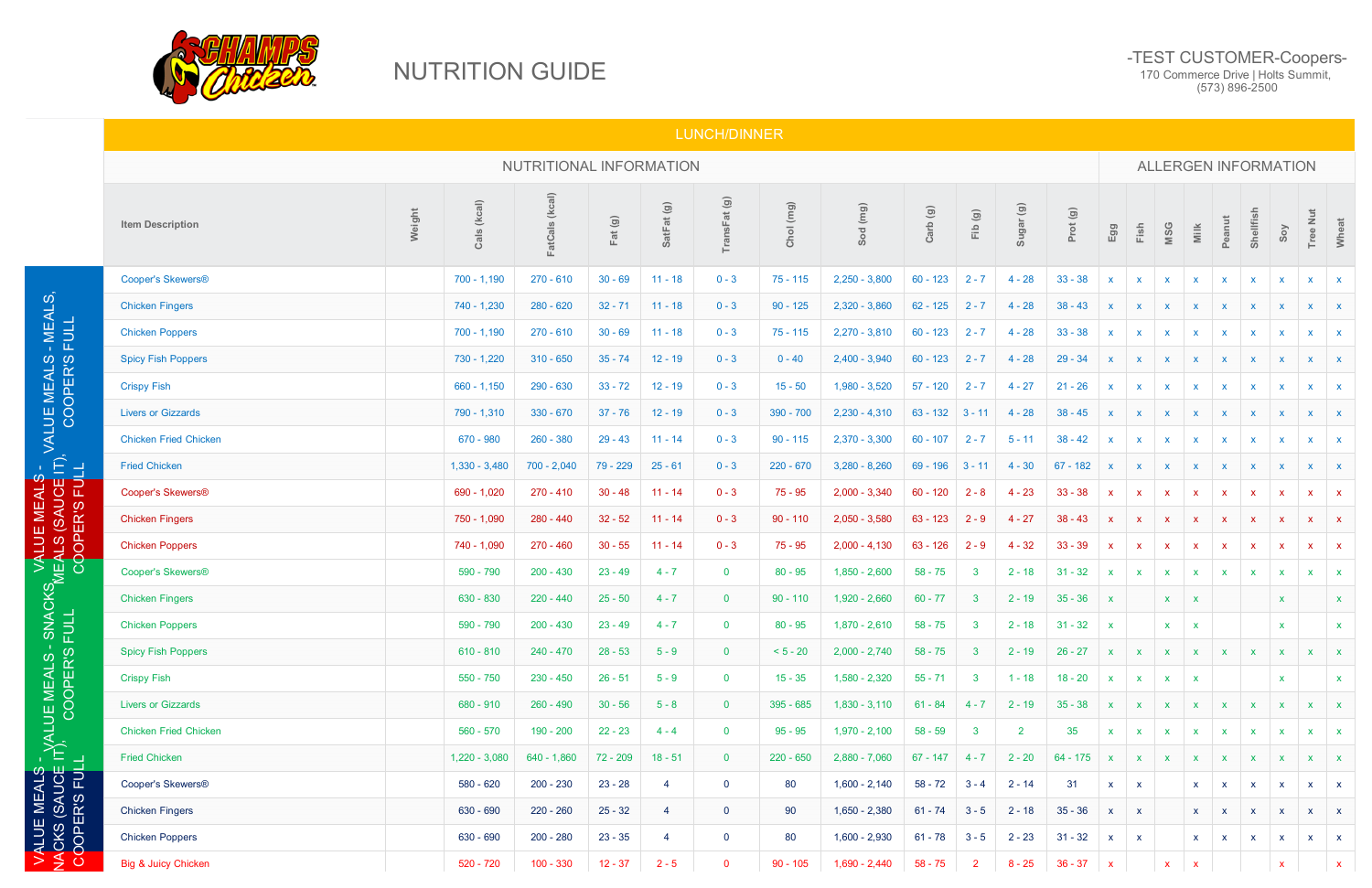| $\omega$                                       | Big & Juicy Chicken                |             | $800 - 1,000$   | $200 - 430$     | $23 - 49$      | $4 - 7$          | $\mathbf{0}$   | $95 - 110$      | $2,410 - 3,160$ | $98 - 114$                  | $\overline{4}$  | $9 - 26$         | $41 - 42$          | $\mathbf{x}$              |                           | $\boldsymbol{\mathsf{X}}$ | $\mathbf{x}$              |              |                           | $\mathbf{x}$              |                           | $\mathbf{x}$ |
|------------------------------------------------|------------------------------------|-------------|-----------------|-----------------|----------------|------------------|----------------|-----------------|-----------------|-----------------------------|-----------------|------------------|--------------------|---------------------------|---------------------------|---------------------------|---------------------------|--------------|---------------------------|---------------------------|---------------------------|--------------|
|                                                | <b>Crispy Fish Fillet</b>          |             | 730             | 250             | 29             | 6 <sup>1</sup>   | $\mathbf 0$    | 15              | 1,730           | 96                          | -4              | 9                | 25                 |                           | $\mathbf{x}$              |                           |                           |              |                           |                           |                           | $\mathbf{x}$ |
|                                                | <b>Crispy Fish Fillet</b>          |             | 450             | 150             | 17             | $\overline{4}$   | $\mathbf 0$    | 15              | 1,010           | 56                          | $\overline{2}$  | $\boldsymbol{8}$ | 19                 |                           | $\boldsymbol{\mathsf{X}}$ |                           |                           |              |                           |                           |                           | $\mathbf{x}$ |
| PREMIUM<br>SANDWICHES<br>COOPER'S              | <b>Breaded Pork Loin</b>           |             | 930             | 280             | 32             | 7 <sup>1</sup>   | $\mathbf{0}$   | 100             | 2,170           | 111                         | $\sqrt{5}$      | 9                | 50                 | x                         |                           |                           | $\boldsymbol{\mathsf{x}}$ |              |                           | $\mathbf{x}$              |                           | $\mathbf{x}$ |
| $\sim 10^{\circ}$                              | <b>Breaded Pork Loin</b>           |             | 650             | 180             | 20             | 5 <sub>1</sub>   | $\overline{0}$ | 100             | 1,450           | 71                          | $\overline{2}$  | $8\phantom{1}$   | 44                 | $\boldsymbol{\mathsf{x}}$ |                           |                           | $\boldsymbol{\mathsf{x}}$ |              |                           | $\mathbf{x}$              |                           | $\mathbf{x}$ |
|                                                | <b>Big &amp; Juicy Chicken</b>     |             | $800 - 890$     | $200 - 250$     | $23 - 31$      | $\overline{4}$   | $\mathbf 0$    | 95              | $2,150 - 2,990$ | $99 - 129$                  | $4 - 6$         | $9 - 36$         | $41 - 43$          | $\boldsymbol{\mathsf{x}}$ | $\mathbf{x}$              |                           | $\boldsymbol{\mathsf{x}}$ | $\mathbf{x}$ | $\boldsymbol{\mathsf{x}}$ | $\mathsf{x}$              | $\boldsymbol{\mathsf{x}}$ | $\mathbf{x}$ |
| SANDWICHES<br>(SAUCE IT)<br>COOPER'S<br>PREMIU | Big & Juicy Chicken                |             | $520 - 610$     | $100 - 150$     | $12 - 19$      | $\overline{2}$   | $\overline{0}$ | 90              | $1,430 - 2,270$ | $59 - 89$                   | $2 - 4$         | $8 - 35$         | $36 - 38$          |                           |                           |                           | $\boldsymbol{\mathsf{X}}$ |              |                           | $\boldsymbol{\mathsf{X}}$ |                           | $\mathbf{x}$ |
|                                                |                                    |             |                 |                 |                |                  |                |                 |                 |                             |                 |                  |                    |                           |                           |                           |                           |              |                           |                           |                           |              |
| $\mathbf{\Omega}$                              | Macaroni & Cheese                  | 4.55 oz.    | 170             | 80              | 9              | $\boldsymbol{4}$ | $\mathbf{0}$   | 20              | 590             | 15                          | $\leq$ 1        |                  | 7                  | $\boldsymbol{\mathsf{x}}$ |                           |                           | $\boldsymbol{\mathsf{x}}$ |              |                           |                           |                           | $\mathsf{X}$ |
| $\sim 10^{\circ}$                              | <b>Mashed Potatoes &amp; Gravy</b> | 6.65 oz.    | $190 - 200$     | $80 - 90$       | $9 - 10$       | $5 - 5$          | $\overline{0}$ | $20 - 25$       | 630 - 780       | $25 - 27$                   | $\overline{2}$  | 4                | $3 - 4$            |                           |                           | $\boldsymbol{\mathsf{X}}$ | $\boldsymbol{\mathsf{x}}$ |              |                           | $\mathbf{x}$              |                           | $\mathbf{x}$ |
|                                                | <b>Green Beans</b>                 | 4.71 oz.    | 80              | 45              | $5^{\circ}$    | $\overline{2}$   | $\overline{0}$ | 10 <sup>°</sup> | 580             | 7                           | $\overline{2}$  | $\leq$ 1         | $\mathbf{3}$       |                           |                           | $\boldsymbol{\mathsf{X}}$ |                           |              |                           | $\boldsymbol{\mathsf{X}}$ |                           |              |
|                                                | <b>Sweet Corn</b>                  |             | 180             |                 | $9^{\circ}$    |                  |                |                 | 160             |                             |                 |                  | 3                  |                           |                           |                           |                           |              |                           |                           |                           |              |
| SMALL SIDES                                    |                                    | 5.00 oz.    |                 | 80              |                | $\overline{2}$   | $\mathbf{3}$   | $\mathbf{0}$    |                 | 25                          | $\overline{2}$  |                  |                    |                           |                           |                           |                           |              |                           | $\boldsymbol{\mathsf{X}}$ |                           | X            |
|                                                | Red Beans & Rice                   | 5.00 oz.    | 120             | 25              | $\mathbf{3}$   |                  | $\mathbf{0}$   | < 5             | 350             | 18                          | 6               | $\leq$ 1         | 6<br>$\rightarrow$ |                           |                           |                           |                           |              |                           | $\mathbf{x}$              |                           | X            |
|                                                | Jo-Jo Wedges                       | 5.37 oz.    | 370             | 140             | 16             | 3 <sup>1</sup>   | $\overline{0}$ | < 5             | 960             | 53                          | 3               | $\overline{2}$   |                    | X                         | <b>X</b>                  |                           | X.                        | $\mathbf{x}$ | $\mathbf{x}$              | $\mathsf{X}$              | $\mathbf{x}$              | $\mathbf{x}$ |
| $\sim 10^{-11}$                                | Macaroni & Cheese                  | 13.65 oz.   | 500             | 240             | 26             | 13 <sup>°</sup>  | $\overline{0}$ | 60              | 1,770           | 45                          | $\overline{2}$  | $\overline{4}$   | 21                 | $\mathsf{X}$              |                           |                           | $\mathbf{x}$              |              |                           |                           |                           | $\mathbf{x}$ |
| LARGE SIDES -<br>COOPER'S                      | <b>Mashed Potatoes &amp; Gravy</b> | 17.70 oz.   | 530 - 570       | $230 - 250$     | $26 - 28$      | $13 - 14$        | $\overline{0}$ | $60 - 70$       | 1,640 - 1,940   | $72 - 75$                   | $6\phantom{1}6$ | 10 <sub>1</sub>  | 10 <sup>°</sup>    |                           |                           | $\mathbf{X}$              | $\mathbf{X}$              |              |                           | $\mathbf{x}$              |                           | $\mathbf{x}$ |
|                                                | <b>Green Beans</b>                 | 14.13 oz    | 250             | 140             | 16             | 6 <sup>1</sup>   | $\overline{0}$ | 25              | 1,730           | 21                          | $6\phantom{1}6$ | $\overline{2}$   | 9                  |                           |                           | $\mathbf x$               |                           |              |                           | $\mathbf{x}$              |                           |              |
|                                                | <b>Sweet Corn</b>                  | 15.00 oz.   | 530             | 240             | 26             | 5 <sub>1</sub>   | $\overline{7}$ | $\overline{0}$  | 480             | 75                          | $\overline{7}$  | 22               | 9                  |                           |                           |                           |                           |              |                           | $\mathsf{X}$              |                           | $\mathbf{x}$ |
|                                                | Red Beans & Rice                   | 15.00 oz.   | 350             | 70              | 8 <sup>1</sup> | 3 <sup>7</sup>   | $\overline{0}$ | 15              | 1,040           | 53                          | 17 <sup>°</sup> | 2 <sup>7</sup>   | 18                 |                           |                           |                           |                           |              |                           | $\mathbf{x}$              |                           | $\mathbf{x}$ |
|                                                | Jo-Jo Wedges                       | 16.10 oz.   | 1,120           | 410             | 47             | 8                | $\overline{0}$ | 15              | 2,880           | 159                         | 9               | 5 <sub>1</sub>   | 21                 | $\mathsf{X}^-$            | $\mathbf{X}$              |                           | $\mathsf{X}$              | $\mathbf{x}$ | $\mathbf{x}$              | $\mathbf{x}$              | $\mathbf{x}$              | $\mathbf{x}$ |
|                                                | Cooper's Skewers®                  |             | $1,210 - 1,360$ | $400 - 530$     | $46 - 66$      | $6^{\circ}$      | $\overline{0}$ | 300             | $3,530 - 5,690$ | $74 - 127$                  | $3 - 6$         | $2 - 52$         | $101 - 104$        | $\mathbf{X}$              | $\mathbf{X}$              |                           | $\mathbf{x}$              | $\mathbf{x}$ | $\mathbf{x}$              | $\mathbf{x}$              | $\mathbf{x}$              | $\mathbf{X}$ |
|                                                | Cooper's Skewers®                  |             | $2,420 - 2,730$ | $810 - 1,060$   | $93 - 131$     | 13 <sup>7</sup>  | $\overline{0}$ | 600             | 7,060 - 11,380  | $148 - 255$ 6 - 12          |                 | $4 - 103$        | $202 - 208$        | $\mathsf{X}$              | $\mathbf{X}$              |                           | $\mathbf{X}$              | $\mathbf{x}$ | $\mathbf{x}$              | $\mathbf{x}$              | $\mathbf{x}$              | $\mathbf{X}$ |
|                                                | Cooper's Skewers®                  |             | $4,120 - 4,570$ | $1,400 - 1,780$ | $161 - 218$    | 22               | $\mathbf{0}$   | 1,060           | 11,300 - 17,770 | $243 - 403$ 11 - 19 6 - 155 |                 |                  | $356 - 364$        | $\mathbf{x}$              | $\mathbf{X}$              |                           | $\mathbf{x}$              | $\mathbf{x}$ | $\mathbf{X}$              |                           | $\mathbf{x}$              | $\mathbf{X}$ |
|                                                | <b>Chicken Fingers</b>             |             | 620             | 230             | 27             | 4                | $\overline{0}$ | 175             | 1,860           | 37                          | $\overline{2}$  | $\leq$ 1         | 59                 | <b>X</b>                  |                           |                           | $\mathbf{X}$              |              |                           | $\mathbf{x}$              |                           | $\mathsf{X}$ |
|                                                | <b>Chicken Fingers</b>             |             | 1,250           | 470             | 54             | $\overline{7}$   | $\overline{0}$ | 355             | 3,730           | 75                          | $\overline{4}$  | 2 <sup>7</sup>   | 119                | $\mathbf{x}$              |                           |                           | $\mathsf{x}$              |              |                           | $\mathbf{x}$              |                           | $\mathbf{x}$ |
|                                                | <b>Chicken Fingers</b>             |             | 1,870           | 700             | 81             | 11 <sub>1</sub>  | $\overline{0}$ | 530             | 5,590           | $112$                       | $\sqrt{5}$      | 3 <sup>1</sup>   | 178                | $\mathsf{x}$              |                           |                           | $\boldsymbol{\mathsf{x}}$ |              |                           | $\mathbf{x}$              |                           | $\mathbf{X}$ |
| -COOPER'S                                      | <b>Saucy Wings</b>                 | $6 - 7$ oz. | 370 - 590       | $220 - 300$     | $24 - 37$      | 7 <sup>1</sup>   | $\overline{0}$ | 140             | $980 - 2,460$   | $15 - 52$                   | $< 1 - 3$       | $0 - 31$         | $25 - 27$          | $\mathbf{x}$              |                           |                           | $\boldsymbol{\mathsf{x}}$ |              |                           | $\mathbf{x}$              |                           | $\mathbf{x}$ |
|                                                | <b>Saucy Wings</b>                 | 13 - 14 oz. | 740 - 1,180     | $430 - 610$     | $49 - 75$      | 13 <sup>°</sup>  | $\overline{0}$ | 285             | $1,960 - 4,930$ | $30 - 104$                  | $1 - 6$         | $< 1 - 62$       | $50 - 54$          | $\boldsymbol{\mathsf{x}}$ |                           |                           | $\boldsymbol{\mathsf{x}}$ |              |                           | $\mathbf{x}$              |                           | $\mathbf{x}$ |
| MAX PACKS                                      | <b>Saucy Wings</b>                 | 19 - 20 oz. | $1,110 - 1,770$ | 650 - 910       | $73 - 112$     | 20               | $\mathbf{0}$   | 425             | $2,930 - 7,390$ | $45 - 155$                  | $2 - 9$         | $1 - 93$         | $74 - 81$          | $\mathbf{x}$              |                           |                           | $\boldsymbol{\mathsf{x}}$ |              |                           | $\mathbf{x}$              |                           | $\mathsf{x}$ |
|                                                | <b>Crispy Fish</b>                 |             | 920             | 500             | 58             | 13 <sup>°</sup>  | $\overline{0}$ | 50              | 2,370           | 54                          | $\overline{2}$  | $\leq$ 1         | 52                 |                           | $\mathbf{x}$              |                           |                           |              |                           |                           |                           |              |
|                                                | <b>Crispy Fish</b>                 |             | 1,830           | 1,000           | 116            | 26               | $\overline{0}$ | 105             | 4,740           | 108                         | $\overline{5}$  | 2 <sub>1</sub>   | 105                |                           | $\mathbf{x}$              |                           |                           |              |                           |                           |                           |              |
|                                                |                                    |             |                 |                 |                |                  |                |                 |                 |                             |                 |                  |                    |                           |                           |                           |                           |              |                           |                           |                           |              |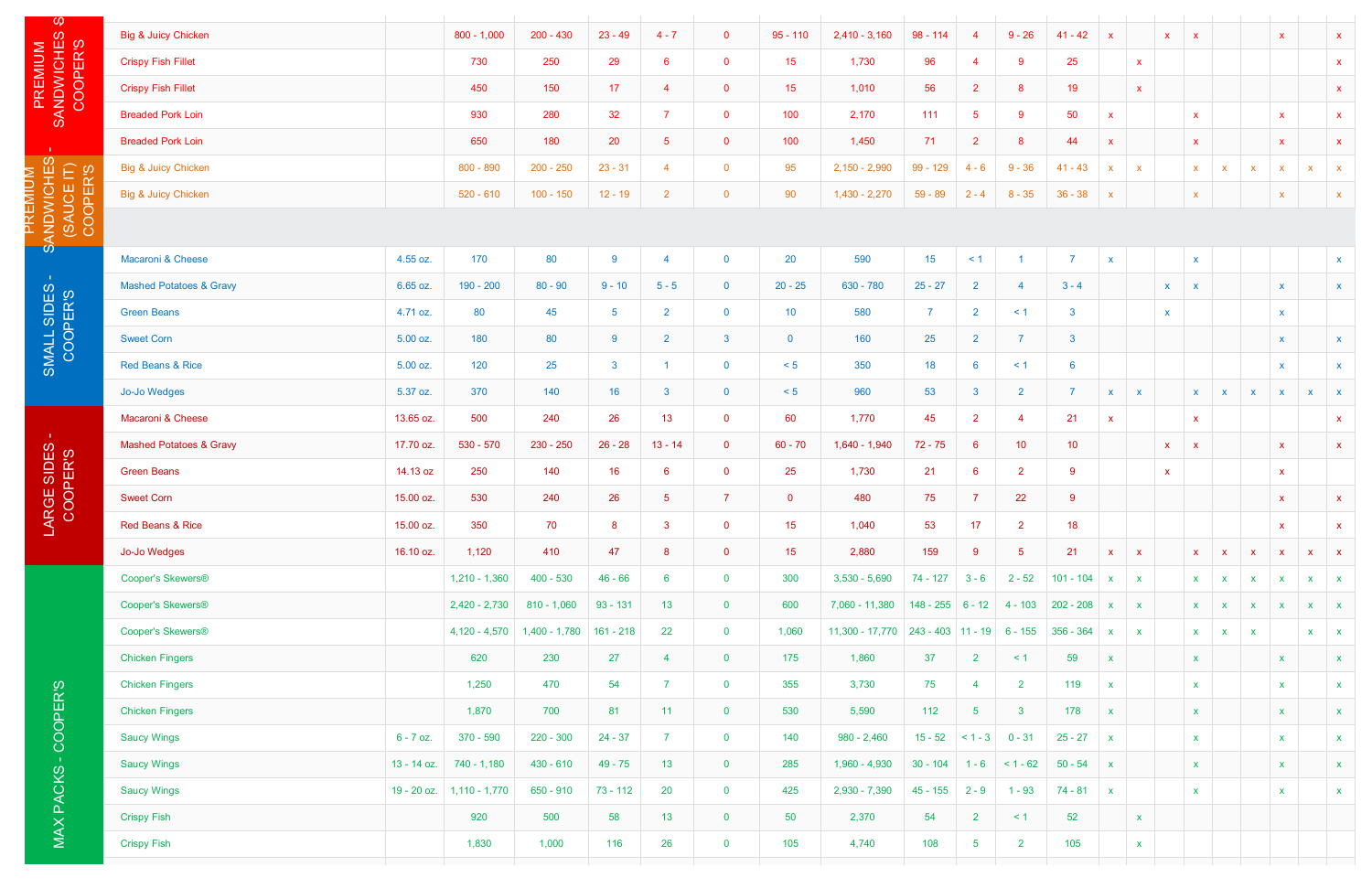ADD YOUR<br>SIDES -SIDES -

|                          | <b>Crispy Fish</b>         | 2,750           | 1,500           | 174         | 39        | $\mathbf 0$  | 155       | 7,110            | 163                 |                 |  |
|--------------------------|----------------------------|-----------------|-----------------|-------------|-----------|--------------|-----------|------------------|---------------------|-----------------|--|
|                          | <b>Fried Chicken</b>       | 1,730           | 1,040           | 117         | 31        | $\mathbf{0}$ | 430       | 3,620            | 59                  | 3               |  |
|                          | <b>Fried Chicken</b>       | 3,470           | 2,080           | 234         | 62        | $\mathbf 0$  | 865       | 7,240            | 119                 | $6\phantom{1}6$ |  |
|                          | <b>Fried Chicken</b>       | 5,200           | 3,120           | 351         | 93        | $\mathbf 0$  | 1,295     | 10,870           | 178                 | 8               |  |
|                          | 1 Large Side & 4 Biscuits  | $1,480 - 2,350$ | 650 - 990       | $73 - 112$  | $36 - 46$ | $0 - 7$      | $0 - 60$  | $4,320 - 6,720$  | $161 - 299$ 6 - 21  |                 |  |
| COOPER'S<br>FULL<br>FULL | 2 Large Sides & 6 Biscuits | $2,350 - 4,090$ | $1,010 - 1,680$ | $113 - 192$ | $55 - 75$ | $0 - 14$     | $0 - 115$ | $6,720 - 11,520$ | $252 - 529$ 9 - 39  |                 |  |
|                          | 3 Large Sides & 8 Biscuits | $3,210 - 5,830$ | $1,370 - 2,380$ | $153 - 271$ | 74 - 104  | $0 - 20$     | $0 - 175$ | $9,120 - 16,330$ | $342 - 758$ 13 - 58 |                 |  |
|                          |                            |                 |                 |             |           |              |           |                  |                     |                 |  |

| <b>Crispy Fish</b>          |               | 2,750           | 1,500           | 174             | 39              | $\mathbf{0}$   | 155              | 7,110            | 163                 | 7                | 2               | 157            |                           |              |              |              |              |              |              |              |              |
|-----------------------------|---------------|-----------------|-----------------|-----------------|-----------------|----------------|------------------|------------------|---------------------|------------------|-----------------|----------------|---------------------------|--------------|--------------|--------------|--------------|--------------|--------------|--------------|--------------|
| <b>Fried Chicken</b>        |               | 1,730           | 1,040           | 117             | 31              | $\mathbf{0}$   | 430              | 3,620            | 59                  | $\mathbf{3}$     | $\overline{2}$  | 115            | $\boldsymbol{\mathsf{x}}$ |              |              | $\mathbf{x}$ |              |              | $\mathbf{x}$ |              | $\mathbf{x}$ |
| <b>Fried Chicken</b>        |               | 3,470           | 2,080           | 234             | 62              | $\overline{0}$ | 865              | 7,240            | 119                 | $6\overline{6}$  | $\mathbf{3}$    | 231            | $\mathbf{x}$              |              |              | $\mathbf{x}$ |              |              | $\mathbf{x}$ |              | $\mathbf{x}$ |
| <b>Fried Chicken</b>        |               | 5,200           | 3,120           | 351             | 93              | $\overline{0}$ | 1,295            | 10,870           | 178                 | $\boldsymbol{8}$ | 5               | 346            | $\mathbf{x}$              |              |              | $\mathbf{x}$ |              |              | $\mathbf{x}$ |              | $\mathbf{x}$ |
| 1 Large Side & 4 Biscuits   |               | $1,480 - 2,350$ | 650 - 990       | $73 - 112$      | $36 - 46$       | $0 - 7$        | $0 - 60$         | $4,320 - 6,720$  | 161 - 299           | $6 - 21$         | $14 - 34$       | $29 - 41$      | $\mathbf{x}$              | $\mathsf{X}$ | $\mathsf{X}$ | $\mathbf{x}$ | $\mathbf{x}$ | $\mathsf{x}$ | $\mathsf{X}$ | $\mathsf{X}$ | $\mathbf{x}$ |
| 2 Large Sides & 6 Biscuits  |               | $2,350 - 4,090$ | $1,010 - 1,680$ | $113 - 192$     | $55 - 75$       | $0 - 14$       | $0 - 115$        | 6,720 - 11,520   | 252 - 529           | $9 - 39$         | $22 - 62$       | $48 - 72$      | $\mathbf{x}$              | $\mathsf{X}$ | $\mathsf{X}$ | $\mathbf{x}$ | $\mathbf{x}$ | $\mathsf{X}$ | $\mathbf{x}$ | <b>X</b>     | $\mathbf{x}$ |
| 3 Large Sides & 8 Biscuits  |               | $3,210 - 5,830$ | $1,370 - 2,380$ | $153 - 271$     | 74 - 104        | $0 - 20$       | $0 - 175$        | $9,120 - 16,330$ | $342 - 758$ 13 - 58 |                  | $30 - 90$       | $68 - 103$     | $\mathbf{x}$              | $\mathbf{x}$ | $\mathbf{x}$ | $\mathbf{x}$ | $\mathbf{x}$ | X            | X            | $\mathsf{X}$ | $\mathbf{X}$ |
|                             |               |                 |                 |                 |                 |                |                  |                  |                     |                  |                 |                |                           |              |              |              |              |              |              |              |              |
| Cooper's Skewers®           | $5 - 6$ oz.   | $300 - 340$     | $100 - 130$     | $12 - 16$       | $\overline{2}$  | $\mathbf 0$    | 75               | $880 - 1,420$    | $19 - 32$           | $< 1 - 2$        | $0 - 13$        | $25 - 26$      | $\mathbf{x}$              | $\mathbf{x}$ |              | $\mathbf{x}$ | $\mathbf{x}$ | $\mathbf{x}$ | $\mathbf{x}$ | $\mathbf{x}$ | $\mathbf{x}$ |
| <b>Chicken Finger</b>       | 2.44 oz.      | 160             | 60              | $\overline{7}$  | $\overline{1}$  | $\mathbf 0$    | 45               | 470              | 9                   | $\mathbf 0$      | $\mathbf 0$     | 15             | $\mathbf{x}$              |              |              | $\mathbf{x}$ |              |              | $\mathbf{x}$ |              | $\mathbf{x}$ |
| <b>Chicken Poppers</b>      | $4 - 5$ oz.   | 270             | 100             | 12              | $\overline{2}$  | $\mathbf 0$    | 75               | 880              | 17                  | $\leq 1$         | $\mathbf 0$     | 25             | $\mathbf{x}$              |              |              | $\mathbf{x}$ |              |              | $\mathbf{x}$ |              | $\mathbf{x}$ |
| <b>Chicken Poppers</b>      | $9 - 10$ oz.  | 540             | 200             | 23              | $\mathbf{3}$    | $\mathbf 0$    | 150              | 1,770            | 34                  | $\overline{2}$   | $\leq 1$        | 51             | $\mathbf{x}$              |              |              | $\mathbf{x}$ |              |              | $\mathbf{x}$ |              | $\mathbf{x}$ |
| <b>Chicken Poppers</b>      | $13 - 14$ oz. | 810             | 300             | 35              | $5^{\circ}$     | $\overline{0}$ | 225              | 2,650            | 51                  | $\overline{2}$   |                 | 76             | $\mathbf{x}$              |              |              | $\mathbf{x}$ |              |              | $\mathbf{x}$ |              | $\mathbf{x}$ |
| <b>Spicy Fish Poppers</b>   |               | 290             | 140             | 16              | $\overline{4}$  | $\overline{0}$ | $\overline{0}$   | 1,010            | 17 <sup>2</sup>     | $\leq$ 1         | $\leq 1$        | 21             |                           | $\mathbf{x}$ |              |              |              |              |              |              |              |
| <b>Spicy Fish Poppers</b>   |               | 590             | 280             | 33              | $\overline{7}$  | $\overline{0}$ | $\overline{0}$   | 2,020            | 34                  | $\overline{1}$   |                 | 42             |                           | $\mathbf{x}$ |              |              |              |              |              |              |              |
| <b>Spicy Fish Poppers</b>   |               | 880             | 420             | 49              | 10 <sup>°</sup> | $\overline{0}$ | $\overline{0}$   | 3,040            | 51                  | $\overline{2}$   | $\overline{2}$  | 62             |                           | $\mathsf{x}$ |              |              |              |              |              |              |              |
| <b>Crispy Fish</b>          | 3.64 oz.      | 230             | 130             | 14              | $\mathbf{3}$    | $\mathbf 0$    | 15 <sub>15</sub> | 590              | 14                  | $\leq$ 1         | $\mathbf 0$     | 13             |                           | $\mathbf{x}$ |              |              |              |              |              |              |              |
| <b>Livers or Gizzards</b>   | 8.00 oz.      | $360 - 390$     | $160 - 170$     | $18 - 19$       | $3 - 3$         | $\overline{0}$ | $390 - 665$      | 850 - 1,380      | $20 - 26$           | $1 - 5$          | < 1             | $30 - 31$      | $\mathbf{x}$              |              |              | $\mathsf{x}$ |              |              | $\mathbf{x}$ |              | $\mathbf{x}$ |
| <b>Livers or Gizzards</b>   | 15 - 16 oz.   | $800 - 1,310$   | $350 - 580$     | $40 - 66$       | $6 - 15$        | $\mathbf 0$    | $920 - 2,455$    | $1,880 - 3,260$  | $43 - 61$           | $2 - 11$         | $1 - 2$         | $67 - 145$     | $\mathbf{x}$              |              |              | $\mathbf{x}$ |              |              | $\mathbf{x}$ |              | $\mathbf{x}$ |
| <b>Biscuit</b>              | 3.20 oz.      | 310             | 150             | 16              | 8               | $\overline{0}$ | $\mathbf{0}$     | 960              | 35                  | $\leq$ 1         | 3               | $\sqrt{5}$     | $\mathbf{x}$              |              |              | $\mathbf{x}$ |              |              | $\mathbf{x}$ |              | $\mathbf{x}$ |
| <b>Dipping Sauce</b>        | $1.5$ oz.     | $40 - 240$      | $0 - 230$       | $0 - 25$        | $0 - 4$         | $\mathbf{0}$   | $0 - 20$         | $260 - 1,010$    | $1 - 18$            | $\overline{0}$   | $0 - 17$        | $0 - 1$        | $\mathbf{x}$              |              | $\mathsf{x}$ | $\mathbf{x}$ |              |              | $\mathbf{x}$ |              | $\mathbf{x}$ |
| 1 pc. Fried Chicken Breast  | 9.20 oz.      | 810             | 480             | 55              | 14              | $\overline{0}$ | 200              | 1,660            | 30 <sub>o</sub>     | $\overline{1}$   | $\leq$ 1        | 53             | $\mathbf{x}$              |              |              | $\mathbf{x}$ |              |              | $\mathbf{x}$ |              | $\mathbf{x}$ |
| 1 pc. Fried Chicken Thigh   | 5.22 oz.      | 460             | 280             | 31              | 8 <sup>°</sup>  | $\overline{0}$ | 115              | 1,010            | 15                  | $\leq$ 1         | $\overline{0}$  | 31             | $\mathbf{x}$              |              |              | $\mathbf{x}$ |              |              | $\mathbf{x}$ |              | $\mathbf{x}$ |
| 1 pc. Fried Chicken Leg     | 2.84 oz.      | 230             | 140             | 16              | 5 <sup>5</sup>  | $\overline{0}$ | 60               | 480              | $6^{\circ}$         | $\overline{0}$   | $\mathbf 0$     | 16             | $\boldsymbol{\mathsf{X}}$ |              |              | $\mathbf{x}$ |              |              | $\mathbf{x}$ |              | $\mathbf{x}$ |
| 1 pc. Fried Chicken Wing    | 2.33 oz.      | 220             | 130             | 15              | $\overline{4}$  | $\mathbf{0}$   | 55               | 470              | 8                   | $\overline{0}$   | $\mathbf{0}$    | 15             | $\mathbf{x}$              |              |              | $\mathbf{x}$ |              |              | $\mathbf{x}$ |              | $\mathbf{x}$ |
| <b>Buffalo Sauce</b>        | $1.5$ oz.     | 50              | 45              | $5\phantom{.0}$ | -1              | $\overline{0}$ | $\overline{0}$   | 1,010            | $\overline{1}$      | $\overline{0}$   | $\overline{0}$  | $\mathbf 0$    |                           |              |              |              |              |              |              |              |              |
| <b>Honey Mustard</b>        | $1.5$ oz.     | 200             | 150             | 17              | $\mathbf{3}$    | $\overline{0}$ | 5 <sup>5</sup>   | 340              | 11                  | $\overline{0}$   | 10              | $\overline{0}$ | $\mathsf X$               |              |              |              |              |              |              |              |              |
| Jalapeno Mustard            | 1.5 OZ.       | 40              | 5 <sup>5</sup>  | $\overline{1}$  | $\mathbf{0}$    | $\mathbf 0$    | $\overline{0}$   | 440              | 11                  | $\overline{0}$   | 10              | $\overline{1}$ |                           |              |              |              |              |              |              |              |              |
| <b>Ranch Dressing</b>       | 1.5 OZ.       | 240             | 230             | 25              | $\overline{4}$  | $\overline{0}$ | 10 <sup>°</sup>  | 300              | $\overline{2}$      | $\overline{0}$   | $\overline{2}$  |                | $\boldsymbol{\mathsf{X}}$ |              | $\mathsf{X}$ | $\mathbf{x}$ |              |              |              |              |              |
| <b>Sassy Chipotle Ranch</b> | 1.5 OZ.       | 230             | 220             | 24              | $\overline{4}$  | $\mathbf 0$    | 10 <sup>°</sup>  | 550              | $\overline{2}$      | $\overline{0}$   | $\overline{2}$  |                | $\mathbf{X}$              |              | $\mathsf{X}$ | $\mathbf{X}$ |              |              |              |              |              |
| Sweet & Sour                | 1.5 OZ.       | 50              | $\overline{0}$  | $\overline{0}$  | $\mathbf{0}$    | $\overline{0}$ | $\overline{0}$   | 310              | 14                  | $\overline{0}$   | 10 <sub>1</sub> | $\overline{0}$ |                           |              |              |              |              |              |              |              |              |